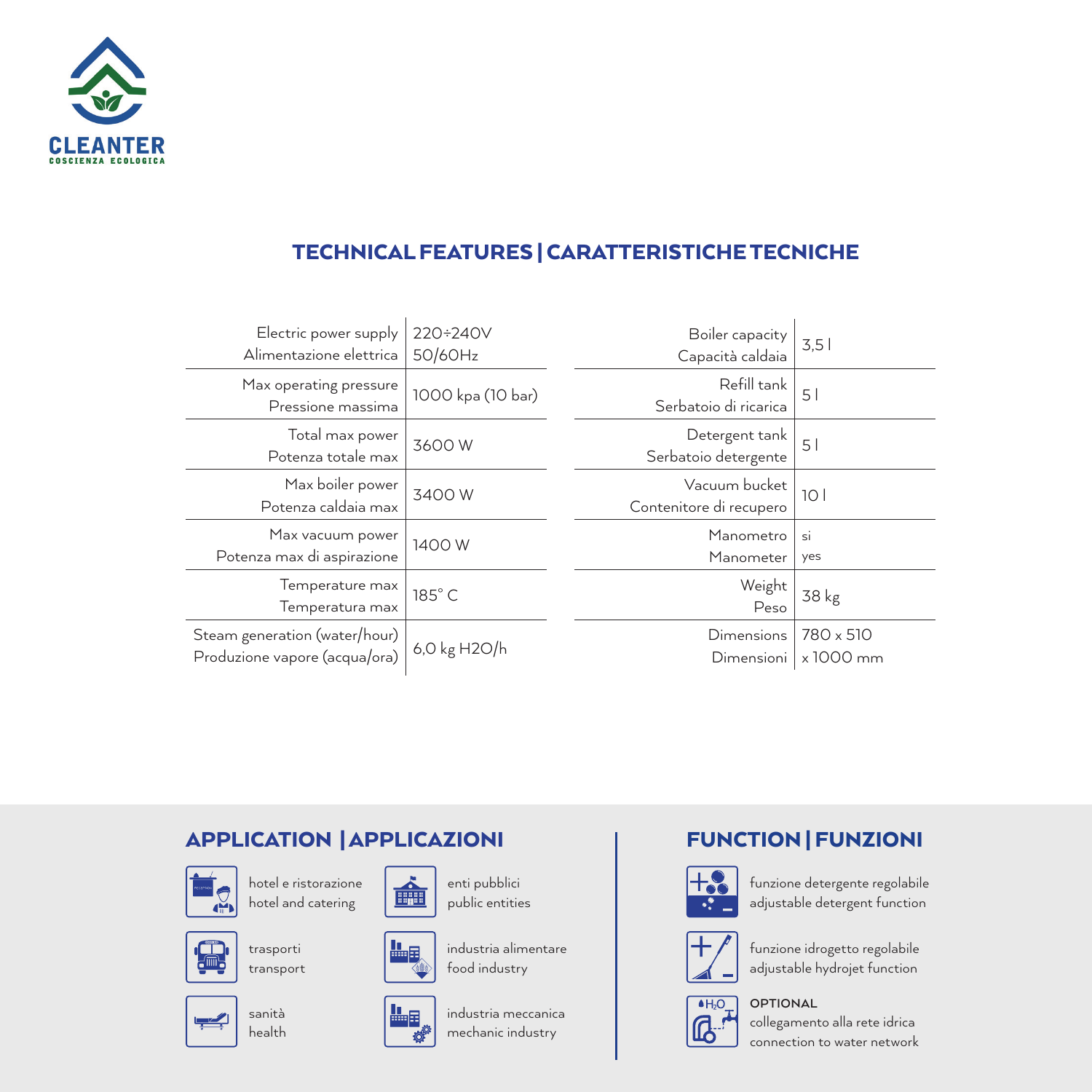

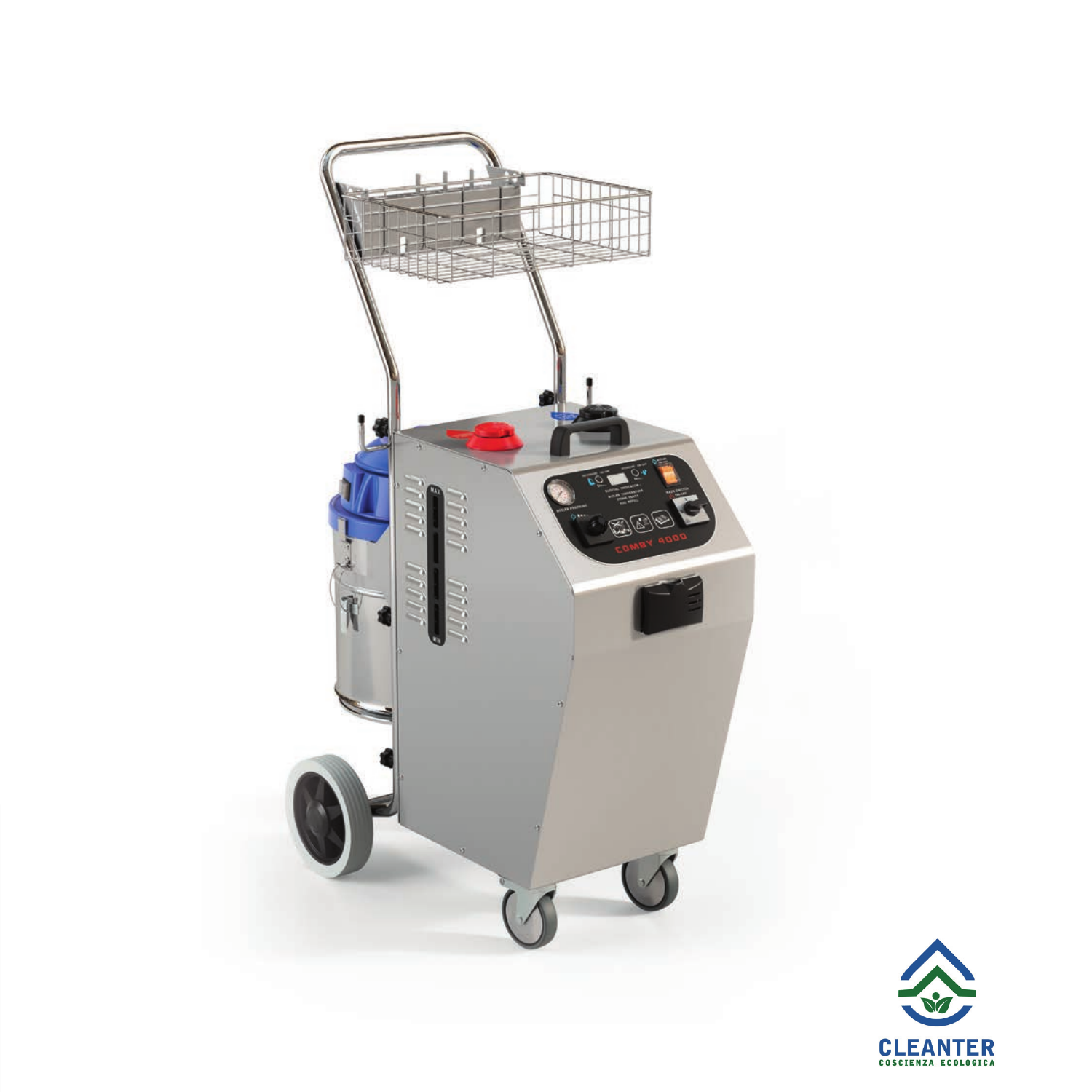



# **ACCESSORIES FOR:**

**ACCESSORI PER:**



**YFL66003** FLESS.ASP+VAP CON GRILLETTO L.3 MT + DET STEAM&VACUUM HOSE 3MT



**UTRN0007** TUBO PROLUNGA EXTENSION TUBES





**YSPN0001** TELAIO SETOLATO CON RACLE IN GOMMA FRAME WITH BRISTLES AND SQUEEGEE FOR MULTIPURPOSE BRUSH





**UBON0001 BOCCHETTA** ASPIRAZ. CURVA CURVED SUCTION NOZZLE

**USPN3008** SPAZZOLINO D.40



GRUPPO LANCIA A-V LANCE PRO INOX 138





**USPN3001** SPAZZOLINO D.28 SETOLE IN POLIESTERE Ø28 POLYESTER BRUSH

**YLAN0004**

PRO INOX 138



**USPN3005** SPAZZOLINO D.65 SETOLE POLIESTERE Ø65 POLYESTER BRUSH